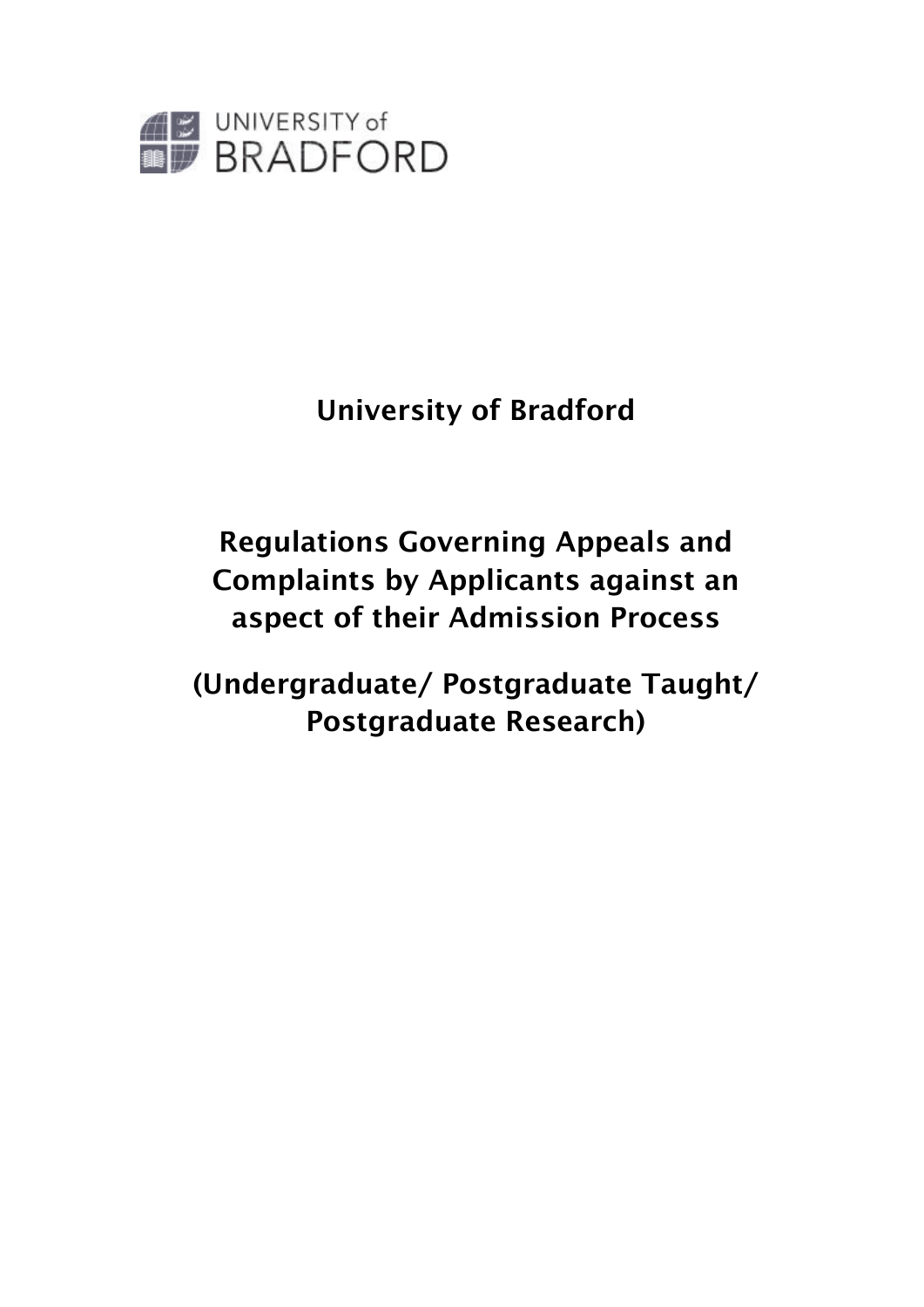# Table of Contents

|                |     | <b>Section Title</b>                                     | <b>Page Number</b>                         |
|----------------|-----|----------------------------------------------------------|--------------------------------------------|
| 1              |     | Introduction                                             | 2                                          |
| $\overline{2}$ |     | <b>General Principles</b>                                | $\frac{2}{2}$                              |
|                | 2.1 | Appeals                                                  |                                            |
|                | 2.2 | Complaints                                               |                                            |
| 3              |     | <b>Appeals Procedure</b>                                 | $\begin{array}{c} 3 \\ 3 \\ 3 \end{array}$ |
|                | 3.1 | General                                                  |                                            |
|                |     | 3.2 Feedback - Stage 1                                   | $\overline{4}$<br>$\overline{4}$           |
|                | 3.3 | Submission of Appeal. Stage<br>2: Formal Consideration   |                                            |
|                | 3.4 |                                                          | 4                                          |
|                |     | <b>Grounds of Appeal</b><br>3.5 Consideration of Appeals | 5                                          |
|                |     | 3.6 Outcome Letter                                       | 5                                          |
|                |     | 3.7 Partner Institutions                                 | 6                                          |
| 4              |     | <b>Complaints Procedure</b>                              | 6                                          |
|                | 4.1 | General                                                  | 6                                          |
|                | 4.2 | <b>Grounds for Complaint</b>                             | $\overline{7}$                             |
| 5              |     | Applicants Applying to Study a                           | 8                                          |
|                |     | Programme at the University of                           |                                            |
|                |     | <b>Bradford</b>                                          |                                            |
|                | 5.1 | <b>Submission of Complaint</b>                           | 8                                          |
|                | 5.2 | Stage 1: Local Resolution                                | 8                                          |
|                | 5.3 | Stage 2: Formal Consideration                            | 9                                          |
|                | 5.4 | <b>Outcome Letter</b>                                    | 9                                          |
| 6              |     | Applications to study a                                  | 9                                          |
|                |     | programme leading to a                                   |                                            |
|                |     | University of Bradford award                             |                                            |
|                |     | delivered by a Partner                                   |                                            |
|                |     | Institution                                              |                                            |
|                |     | 6.1 Submission of Complaint                              | 9                                          |
|                | 6.2 | Stage 1: Local Resolution                                | 10                                         |
|                | 6.3 | Stage 2: Formal Consideration                            | 10                                         |
|                | 6.4 | <b>Outcome Letter</b>                                    | 10                                         |
| 7              |     | <b>Correspondence Details</b>                            | 11                                         |
|                | 7.1 | Feedback                                                 | 11                                         |
|                | 7.2 | Appeals                                                  | 11                                         |
|                | 7.3 | Complaints                                               | 11                                         |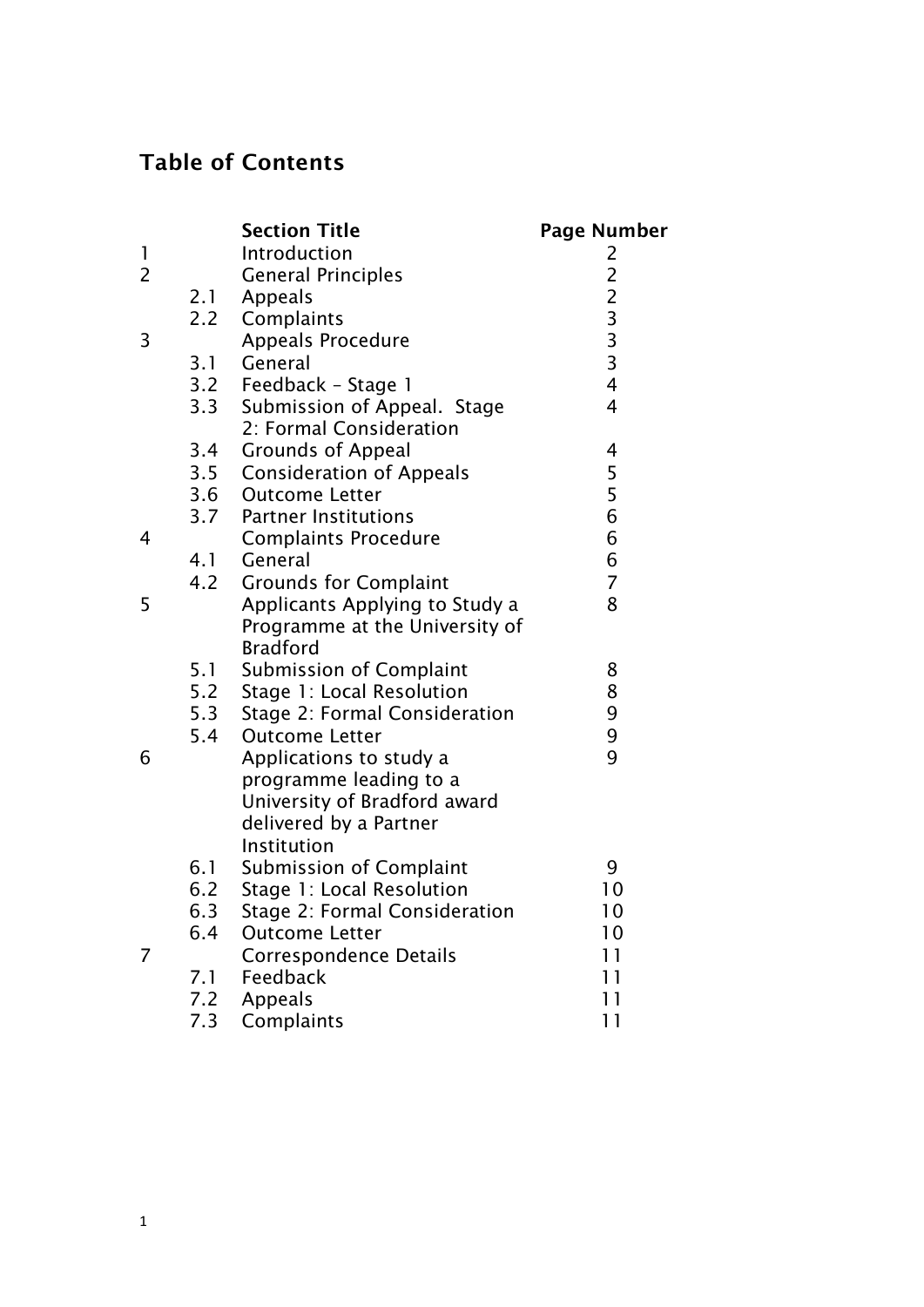### 1. Introduction

The University of Bradford is committed to the fair and equitable treatment of all applicants and students. Applicants making an appeal or complaint will not suffer any disadvantage or recrimination as a result of doing so. The following regulations relate solely to the conduct of appeals and complaints made by applicants against an aspect of a decision regarding their application to study a University of Bradford programme. These regulations also relate to University of Bradford programmes run by our Partner Institutions.

Allegations of racial, sexual and other forms of harassment are covered by the Personal Harassment and Bullying Procedures, a link to which can be found at:

<http://www.brad.ac.uk/equality/policies/DignityandRespectPolicy2012.pdf>

The regulations have been developed in accordance with the QAA Quality Code Chapters B9: Academic Appeals and Student Complaints; B2: Recruitment, Selection and Admission to Higher Education and B11: Research Degrees. In addition they have been developed in accordance with the SPA Good Practice Statement: Applicant Complaints and Appeals.

# 2. General Principles

The following policy outlines the procedures for initiating an appeal or complaint specifically relating to programme applications and admission to the University of Bradford.

The following information should be considered to ensure that the correct procedure, dependent on the nature of the case, is used.

# 2.1 Appeals

An appeal (see section 3) is a request for a reconsideration of an application decision, usually where the decision results in a place on a programme of study not being offered. This procedure should be followed if an applicant believes that;

- the decision reached in relation to their request to be admitted to study at the University of Study is incorrect; or
- the stated stage of entry to the programme of studies is incorrect; or
- the application has not been considered in line with the University Admissions Policy including English Language), the University Ordinance and Regulations, The University Criminal Convictions Policy or the Equal Opportunities Policy.

For an appeal to be considered it must fulfil the criteria listed in section 3.4.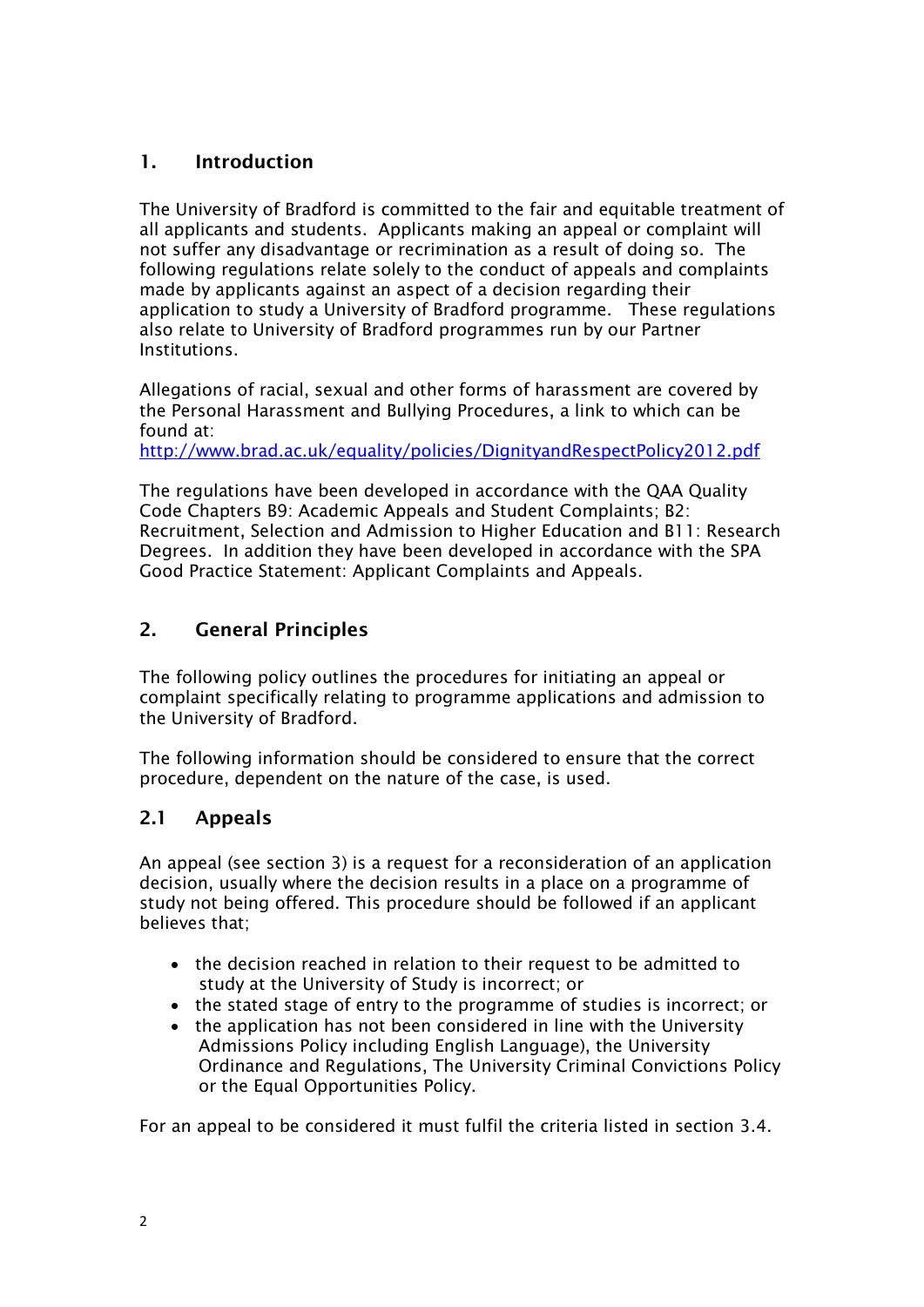# 2.2 Complaints

A complaint (see Sections 4, 5 and 6) may be made if an applicant believes they have legitimate grounds to be dissatisfied with the process followed during the admissions process. If upheld, a complaint outcome will include an apology and/or an undertaking to revise procedures but will not necessarily include a reconsideration of the decision.

In the event that an applicant submits both an appeal and a complaint, the applicants appeal will be first addressed, as satisfactory resolution at this stage can often remove the need for a complaint to be made. On conclusion of the appeals process the applicant will be asked if they still wish to make a complaint.

Applicants who have declared a mental health difficulty will be offered the support of the Mental Health Advisor [disabilities@bradford.ac.uk](mailto:disabilities@bradford.ac.uk) in completing the Appeal/Complaint Form and gathering supporting evidence. Where appropriate, applicants will be advised to seek assistance in completing the Form from the Disabilities Office.

# 3 Appeals Procedure

#### 3.1 General

The appeals process will be conducted as quickly as is reasonably practicable, without compromising the robustness of the investigation into the particular circumstances of the appeal. It is expected that the deadlines documented below will normally be adhered to, however in exceptional circumstances this time period may need to be extended. In such cases the student/applicant will be notified that their case will take longer than the advertised timescales to investigate.

Appeals will not be permitted from parents, sponsors or employers of applicants. However, in cases where an applicant is under the age of 18 or has a mental health issue or disability which might impinge on their ability to make an appeal, a third party may be nominated to progress the appeal for them. In all such cases the University will ensure that sensitive personal data is only released to the third party with the express permission of the applicant concerned.

Where necessary, appropriate adjustments will be made to the process to accommodate the needs of disabled applicants and/or applicants with mental health issues; this includes the provision of these procedures in a format accessible to the applicant concerned.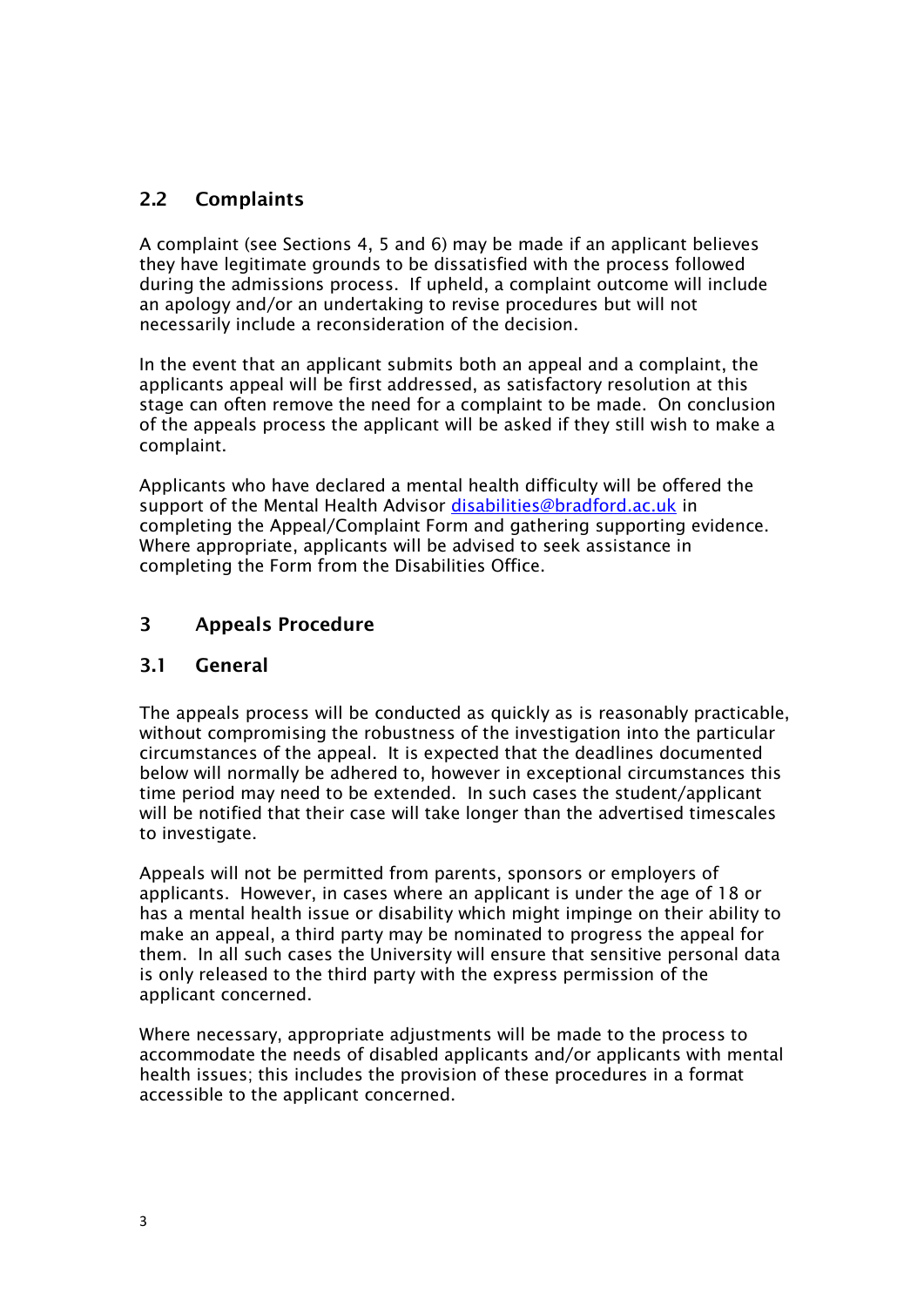# 3.2 Stage 1 - Feedback

If an applicant has concerns about the way in which the admissions decision in relation to their application to study at the University was made, or the way their application has been handled, they are advised to request feedback from the Admissions Office via admissions@bradford.ac.uk. Feedback is available to explain how and why a decision has been made. The request for feedback is not a request for a review of the decision. If the applicant, after receiving feedback, remains unsatisfied then they can submit a formal appeal.

# 3.3 Submission of Appeal. Stage 2: Formal Consideration

If an applicant remains dissatisfied having received feedback regarding the decision relating to their Admission to the University of Bradford they can submit an appeal via Stage 2: Formal Consideration. Details relating to the submission of an Appeal via Stage 2: Formal Consideration can be found below.

Applicants must submit their appeal to the Complaints and Appeals Office within 21 working days of being notified of their admissions decision. Late appeals will not normally be considered, and if submitted must include a detailed explanation of the reason for late submission.

Applicants will normally be expected to complete and submit an 'Admissions/Compliance with UK Visas and Immigration Regulations (Tier 4)' Appeal Form and a Letter of Appeal setting out, in writing and in full, the grounds for and the nature of the appeal; no additional grounds may be cited nor additional substantive points made at any later time in the consideration of the appeal.

# 3.4 Grounds of Appeal

Appeals may be made on one or more of the following grounds;

3.4.1 That there is substantial new evidence which may have affected the decision and which was not available at the time the original decision was made. There must be documentary evidence as to why this information was not presented at the time of the original application.

3.4.2 That there were *demonstrable* procedural irregularities in the conduct of the decision-making processes which are of such a nature as to cause reasonable doubt as to whether the outcome would have been different had they not occurred;

3.4.3 That there is evidence of an administrative error of such a nature as to cause reasonable doubt as to whether the University would have reached the same conclusion if it had not been made;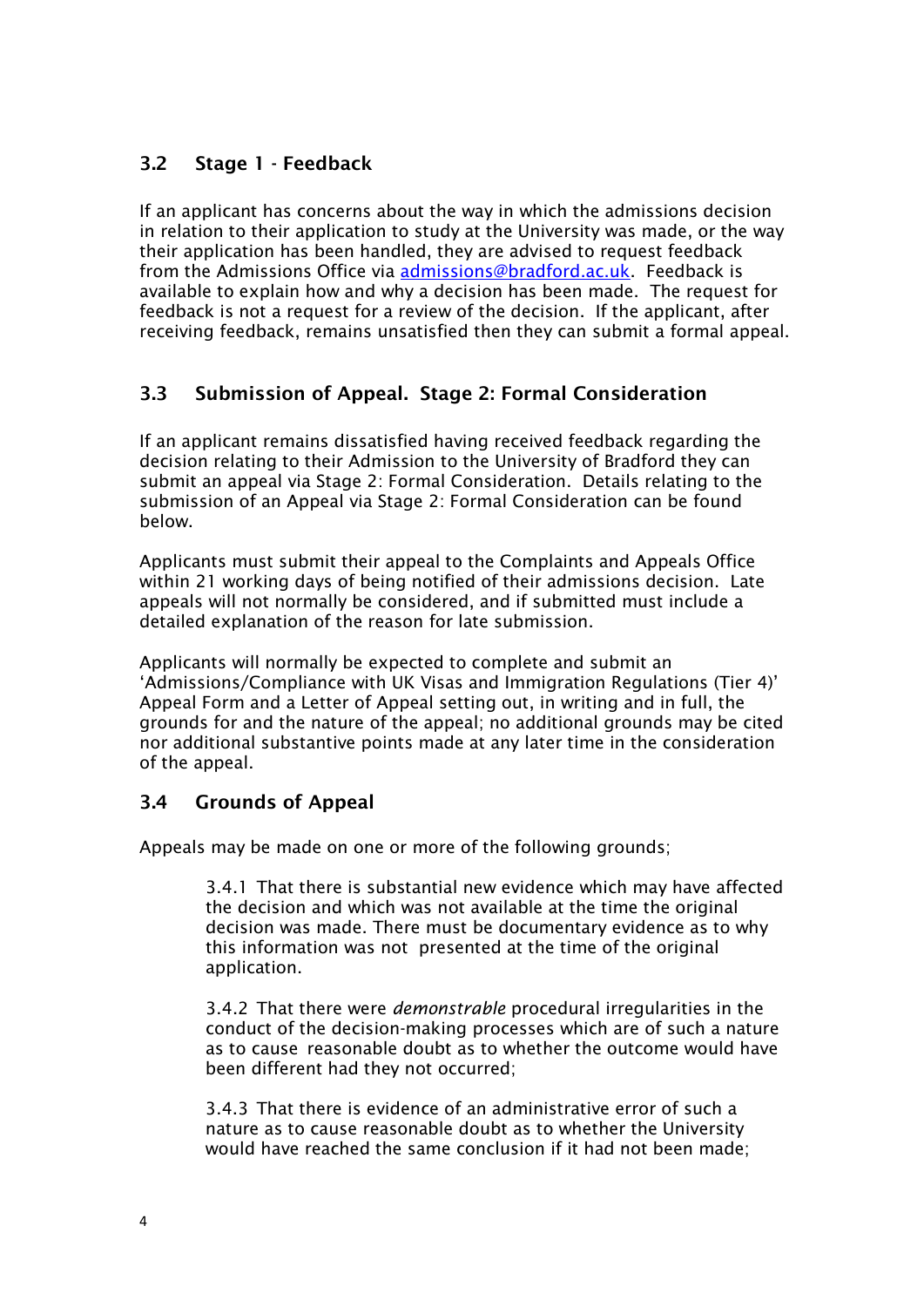3.4.4 That there is evidence of prejudice or bias on the part of one or more members of University of Bradford staff, or those staff members at a Partner Institution delivering a programme leading to a University of Bradford award.

#### 3.5 Consideration of Appeals

3.5.1 An applicant wishing to make an appeal must do so in writing to be received within 21 working days of the receipt of the decision.

3.5.2 Appeals against an admissions decision will be investigated by the Complaints and Appeals Office on behalf of the Deputy Vice-Chancellor, Academic Development. The Deputy Vice-Chancellor, Academic Development will assess the case proposed by the Complaints and Appeals Office and determine the appropriate outcome.

3.5.3 The outcome will be notified to the applicant as soon as possible, normally within 15 working days after receipt of the appeal. The outcome of the appeal represents the University's final decision. There is no right of further appeal.

Appeals will not be considered on the following grounds:

3.5.4 A challenge against an academic judgement made by an Admissions Tutor about the applicant's suitability for entry to a particular programme.

3.5.5 On the grounds of non-fulfilment of any statutory or professional requirements for admission to certain programmes offered by the University.

3.5.6 In instances were an applicant has not provided required documentation, or provided required documentation later than requested.

3.5.7 In instances where an applicant for a Doctoral programme is rejected on the grounds that the University does not have specific expertise in a research area/topic to be able to supervise the student effectively.

3.5.8 In instances where an applicant for a Doctoral programme is rejected on the grounds that the University does not have the capacity in a research area/topic to be able to supervise the student effectively.

#### 3.6 Outcome Letter

Upon receipt of an appeal the Complaints and Appeals Office will conduct an investigation into the case. The Complaints and Appeals Office will present the case to the Deputy Vice-Chancellor, Academic Development and request that he/she assesses the information provided.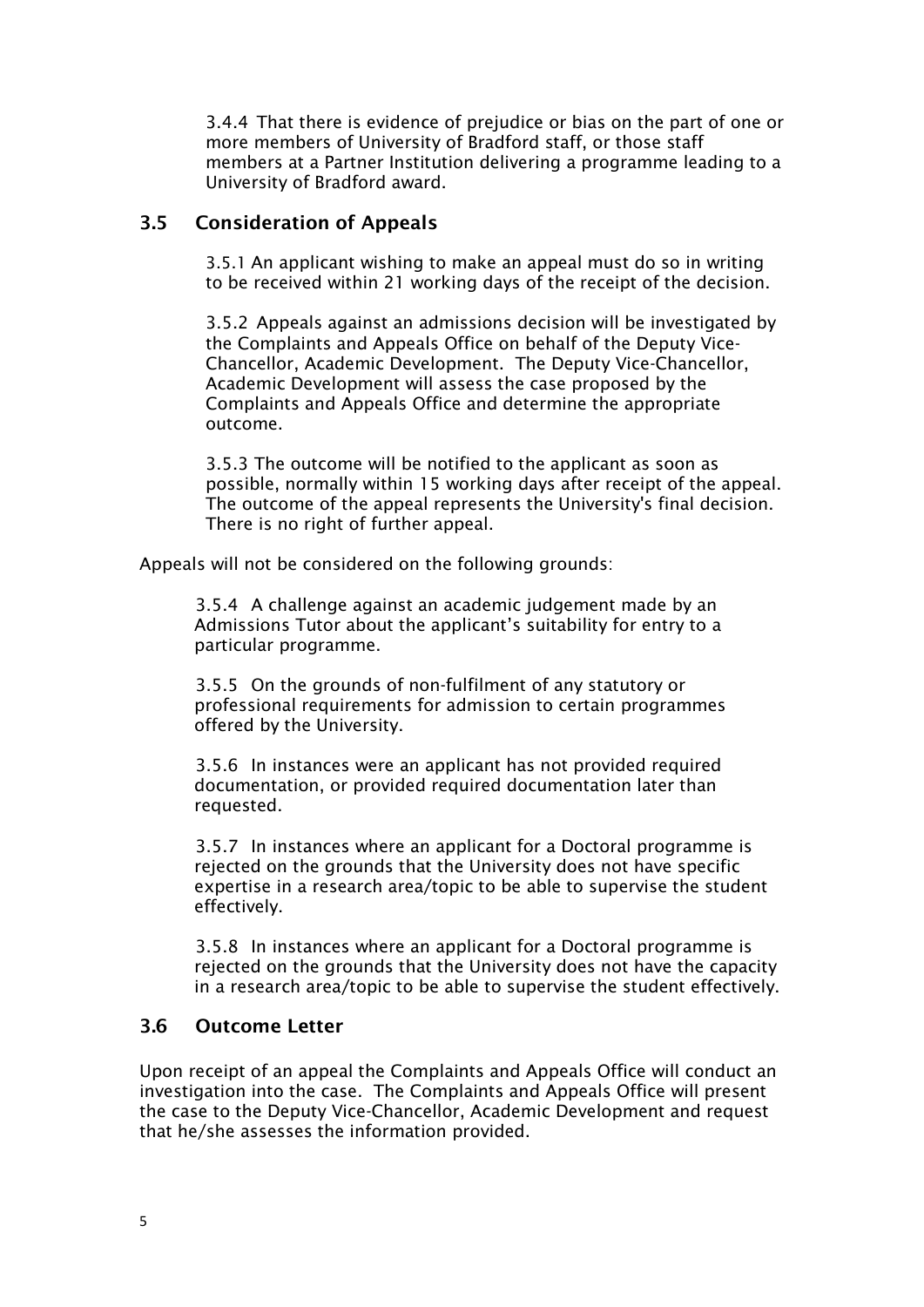On conclusion of the process the University will issue an Outcome Letter to the applicant. This letter will detail why the applicants appeal has been successful/unsuccessful.

Applicants will not be permitted to register upon their proposed programme of study until the outcome of the appeal is determined. Also that the determination permits the student to be accepted onto the programme of study and that the applicant meets all the requirements for enrolment onto the programme.

The remit of the Office of the Independent Adjudicator for Higher Education (OIA) does not apply to applicants. Therefore there is no recourse to the OIA following this process.

# 3.7 Partner Institutions

All requests for feedback regarding applications to study a programme leading to a University of Bradford Award at a Partner Institutions should be submitted to the Partner Institution.

Those applying to study a programme leading to a University of Bradford award, who wish to submit an Appeal via Stage 2: Formal Consideration, should follow the process outlined in Sections 3.3 – 3.7 of these Regulations.

#### 4. Complaints Procedure

#### 4.1 General

The Complaints procedure is intended to enable applicants to bring matters of concern to the attention of the University, and to facilitate the investigation of those concerns with the aim of ensuring a satisfactory resolution.

A complaint relates to:

- the admissions process:
- the services offered; or
- the information provided by the University.

The procedure aims to be simple, clear and fair to all parties involved, with mediation and informal resolution an option at any point. Complaints will be handled sensitively, courteously and confidentially. All complaints will be dealt with as quickly as possible to avoid issues becoming protracted.

The principles of natural justice will be complied with, namely:

- the complaint will be dealt with in good faith and in an impartial and fair manner;
- no one will be the judge of an issue which concerns their own cause;
- persons investigating and/or hearing the complaint will be impartial;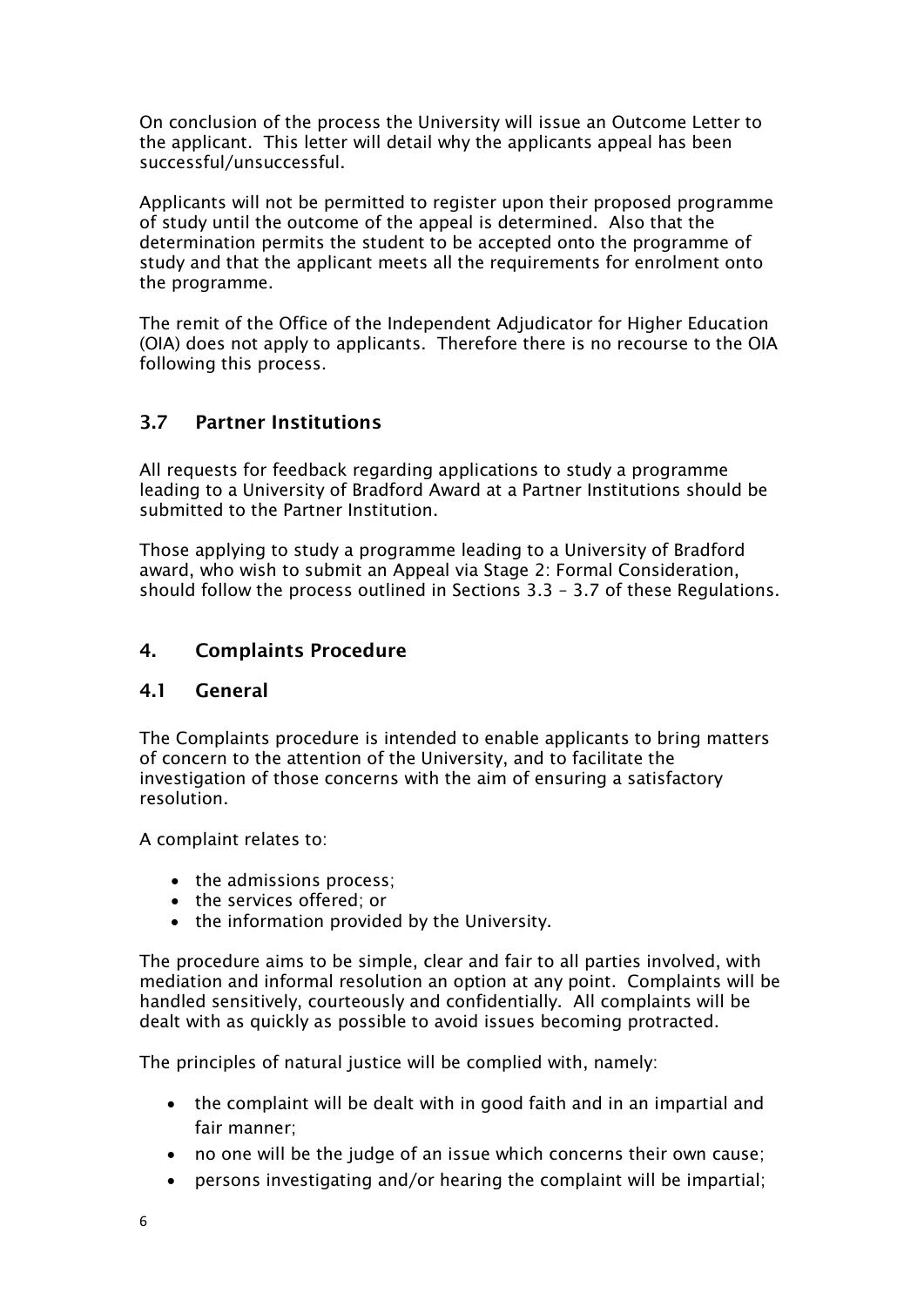- the details of the complaint will be available to all parties in advance of any hearing;
- all parties will be given the opportunity to present their views in writing, and at any hearing that might be called;
- all parties will be informed of the investigation and/or hearing and the reasons for any decisions made.

Any staff member named in a complaint will be informed of the substance of the complaint and will have the right of reply as part of the process. Information contained within the complaint will be made available only to those members of staff involved in its resolution. The Dean of School and/or Director of the relevant Professional Service will also be informed of the complaint, and of the outcome.

Complaints require investigation to enable resolution; where a complaint is made anonymously, it is unlikely to be possible to undertake such an investigation. For practical reasons therefore, normally no action will be taken in the event of a complaint being made anonymously.

#### 4.2 Grounds for Complaint

Grounds for a complaint may include (but are not limited to):

4.2.1 Issues relating to a fee waiver, bursary or scholarship scheme;

4.2.2 A procedural irregularity in the conduct of the admissions process;

4.2.3 Prejudice or bias on the part of a staff member.

Complaints on the following grounds will not be considered:

4.2.5 A complaint against an external body (such as UCAS or a research council). These complaints must be submitted directly to the relevant body.

4.2.6 A complaint about a selection decision which disputes the academic or professional judgement of admissions staff.

4.2.7 Where the decision not to offer a place arises from a failure on the part of an applicant to fulfil any academic or non-academic requirements for admission.

- 4.2.8 Where an applicant for a Doctoral programme is rejected on the grounds that the University does not have specific expertise in a research area/topic to be able to supervise the student effectively.
- 4.2.9 Where an applicant for a Doctoral programme is rejected on the grounds that the University does not have the capacity in a research area/topic to be able to supervise the student effectively.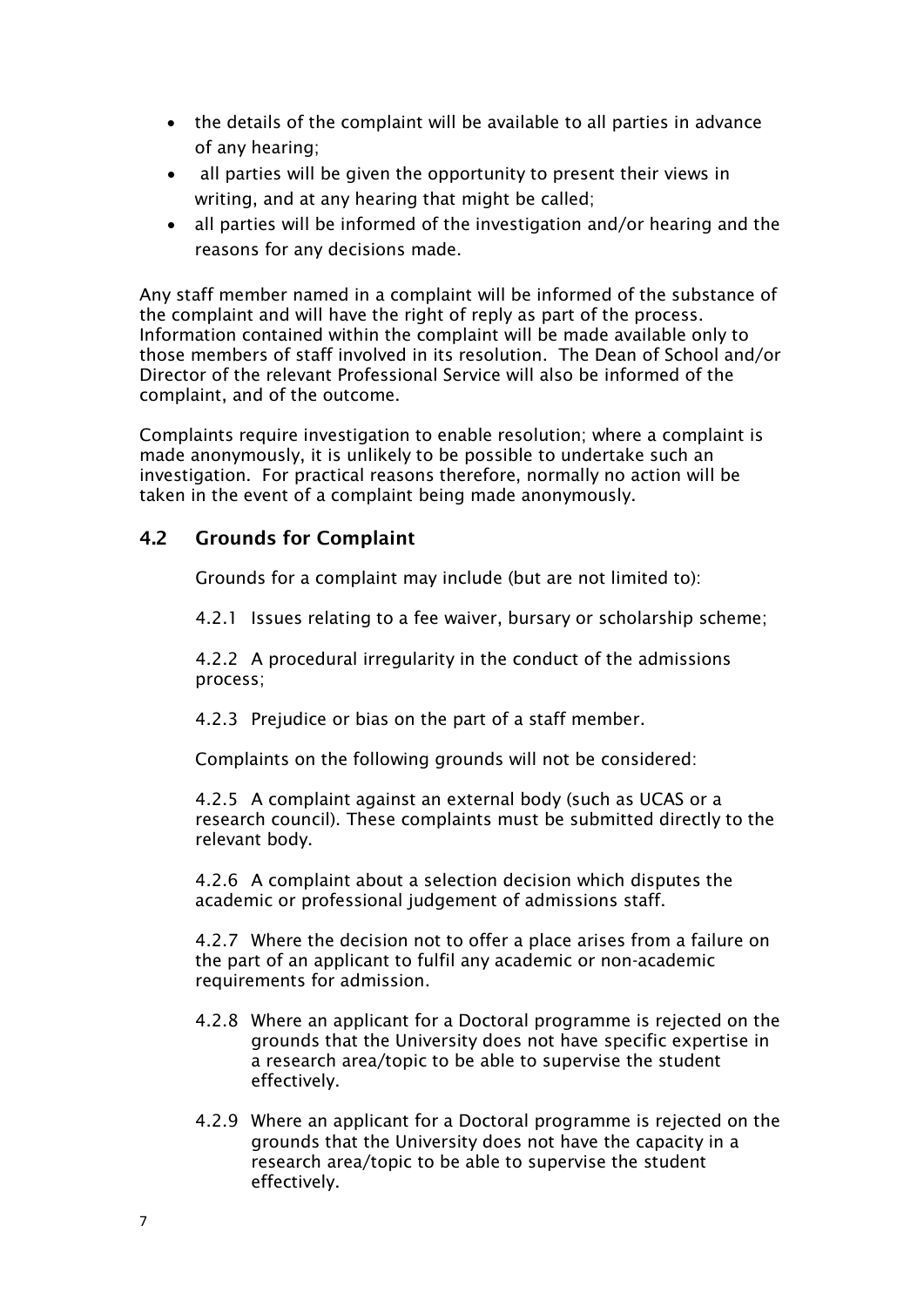Applicants applying to study a University of Bradford programme delivered at a Partner Institution should refer to Section 6 of the Regulations.

#### 5 Applicants Applying to Study a Programme at the University of Bradford

#### 5.1 Submission of Complaint

Applicants must submit their Complaint as outlined below. Complaints submitted outside the timescales stated below will not normally be considered. Complaints outside the specified timescales will only be considered in exceptional circumstances with good cause. Complaints submitted outside the timescales below must include a detailed explanation of the reason for late submission.

Applicants will normally be expected to complete and submit an 'Admissions/Compliance with the UK Visas and Immigration Regulations (Tier 4)' Complaints Form and a Letter of Complaint setting out, in writing and in full, the grounds for and the nature of the complaint. No additional grounds may be cited nor additional substantive points made at any later time in the consideration of the complaint.

#### 5.2 Stage 1: Local Resolution

Where possible the University aims to resolve complaints quickly and at the local level. Other than in exceptional and fully documented circumstances, an applicant who wishes to make a complaint should invoke the Stage 1 of the procedure within one calendar month of the incident which is the cause of the complaint.

Applicants should identify the reasons for their dissatisfaction and the outcome they are seeking. They should communicate this in writing, via email or letter to the Head of Admissions.

Applicants will normally receive a written or email acknowledgment within 10 working days of the University receiving their complaints, and a full response, in writing or by email, within one calendar month. This timescale may need extending during the University vacations. In such instances the applicant will be advised of this.

All notes of meetings regarding the case held between the Head of Admissions and staff or applicants must be stored securely; along with any agreed outcomes. If the issue cannot be resolved via this method a formal complaint may follow<sup>[1](#page-8-0)</sup>.

 $\overline{a}$ 

<span id="page-8-0"></span><sup>1</sup> Storage of notes/information must be in line with the *University of Bradford Document Retention and Disposal Policy*.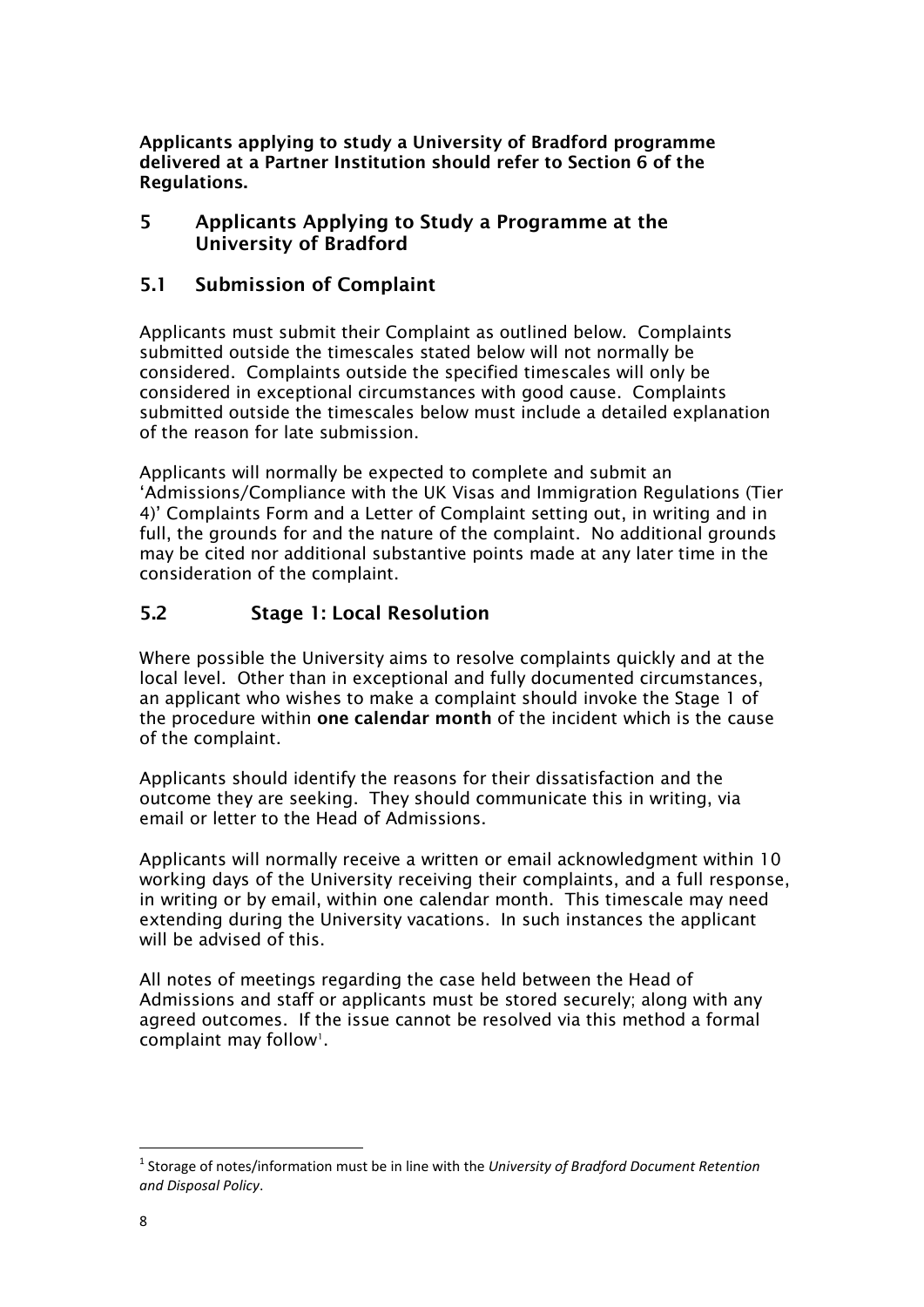# 5.3 Stage 2: Formal Consideration

If a complainant does not feel they have received a satisfactory outcome following the completion of Stage 1, they are entitled to place a formal complaint in writing to the Complaints & Appeals Manager, as outlined below.

The complaint must be received within one calendar month of receipt of the Outcome Letter from the Head of Admissions or within one calendar month of the incident which is the cause of the complaint.

Formal complaints will be acknowledged within seven working days of receipt and every effort will be made to undertake a timely investigation. It is anticipated that all complaints submitted for consideration in the Formal Stage should be resolved within three calendar months from the date the 'Admissions/Compliance with UK Visas and Immigration Regulations (Tier 4)'Complaint Form is received by the University. In certain complex cases this deadline may need to be extended. In such instances the complainant will be informed of the reason for the delay and likely timescales.

Whilst investigating complaints against Admissions decisions the Complaints and Appeals Manager may seek guidance from Officers of the University with appropriate expertise.

The decision of the Complaints and Appeals Manager is final and is not subject to any further University of Bradford complaints processes.

### 5.4 Outcome Letter

On conclusion of the process the University will issue an Outcome Letter to the applicant. This letter will detail the outcome of the complaint and the reasons for the decision.

The remit of the Office of the Independent Adjudicator for Higher Education (OIA) does not apply to applicants. Therefore there is no recourse to the OIA, for applicants, following this process.

#### 6 Applications to study a programme leading to a University of Bradford Award delivered by a Partner Institution

#### 6.1 Submission of Complaint

Applicants must submit their Complaint as outlined below. Complaints submitted outside the times stated below will not normally be considered. Complaints received outside the specified timescales will only be considered in exceptional circumstances with good cause. Late complaints must include a detailed explanation of the reason for late submission.

Applicants will normally be expected to submit the 'Admissions/Compliance with UK Visa and Immigration Regulations (Tier 4)' Complaints Form and a Letter of Complaint setting out, in writing and in full, the grounds for and the nature of the complaint. No additional grounds may be cited nor additional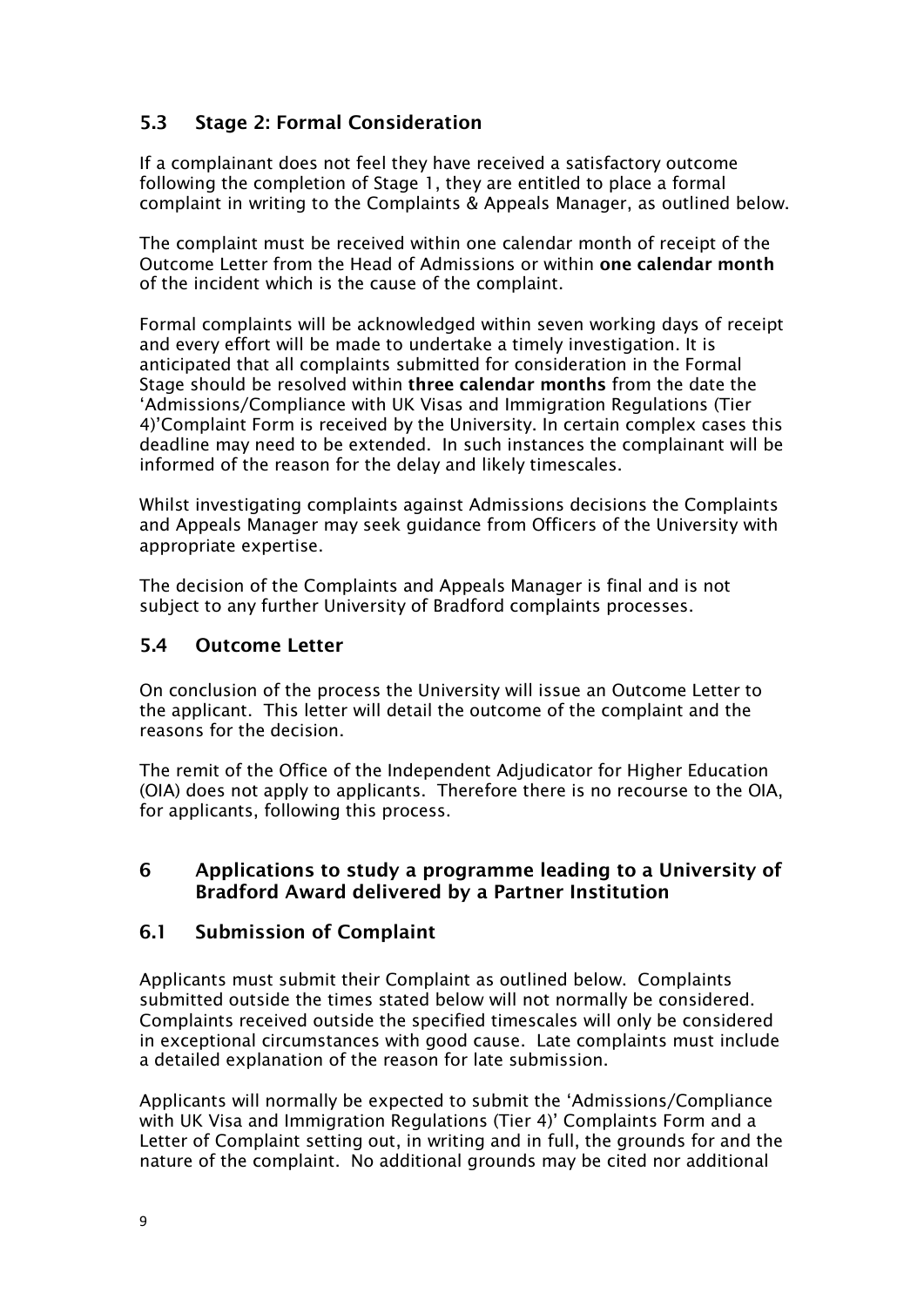substantive points made at any later time in the consideration of the complaint.

# 6.2 Stage 1: Local Resolution

Applicants should identify the reasons for their dissatisfaction and the outcome they are seeking. They should communicate this in writing, via email or letter to the Partner Institution considering their application to study.

The complaint will be considered in accordance with the University of Bradford Complaints Procedure or that in operation at the Partner Institution.

# 6.3 Stage 2: Formal Consideration

If a complainant does not feel they have received a satisfactory outcome following the completion of Stage 1, they are entitled to place a formal complaint in writing to the Complaints & Appeals Manager at the University of Bradford, as outlined below.

The complaint must be received within one calendar month of receipt of the Outcome Letter from the Head of Admissions or within one calendar month of the incident which is the cause of the complaint.

Formal complaints will be acknowledged within seven working days of receipt and every effort will be made to investigate them quickly and efficiently. It is anticipated that all complaints submitted for consideration in the Formal Stage should be resolved within three calendar months from the date the 'Admissions/Compliance with UK Visas and Immigration Regulations (Tier 4)' Complaint Form is received by the University. In certain complex cases this deadline may need to be extended. In such instances the complainant will be informed of the reason for the delay and likely timescales.

Whilst investigating complaints against Admissions decisions the Complaints and Appeals Manager may seek guidance from Officers of the University with appropriate expertise.

The decision of the Complaints and Appeals Manager is final and is not subject to any further University of Bradford complaints processes.

# 6.4 Outcome Letter

On conclusion of the process the University will issue an Outcome Letter to the applicant. This letter will detail the outcome of the complaint and the reasons for the decision.

The remit of the Office of the Independent Adjudicator for Higher Education (OIA) does not apply to applicants. Therefore there is no recourse to the OIA, for applicants, following this process.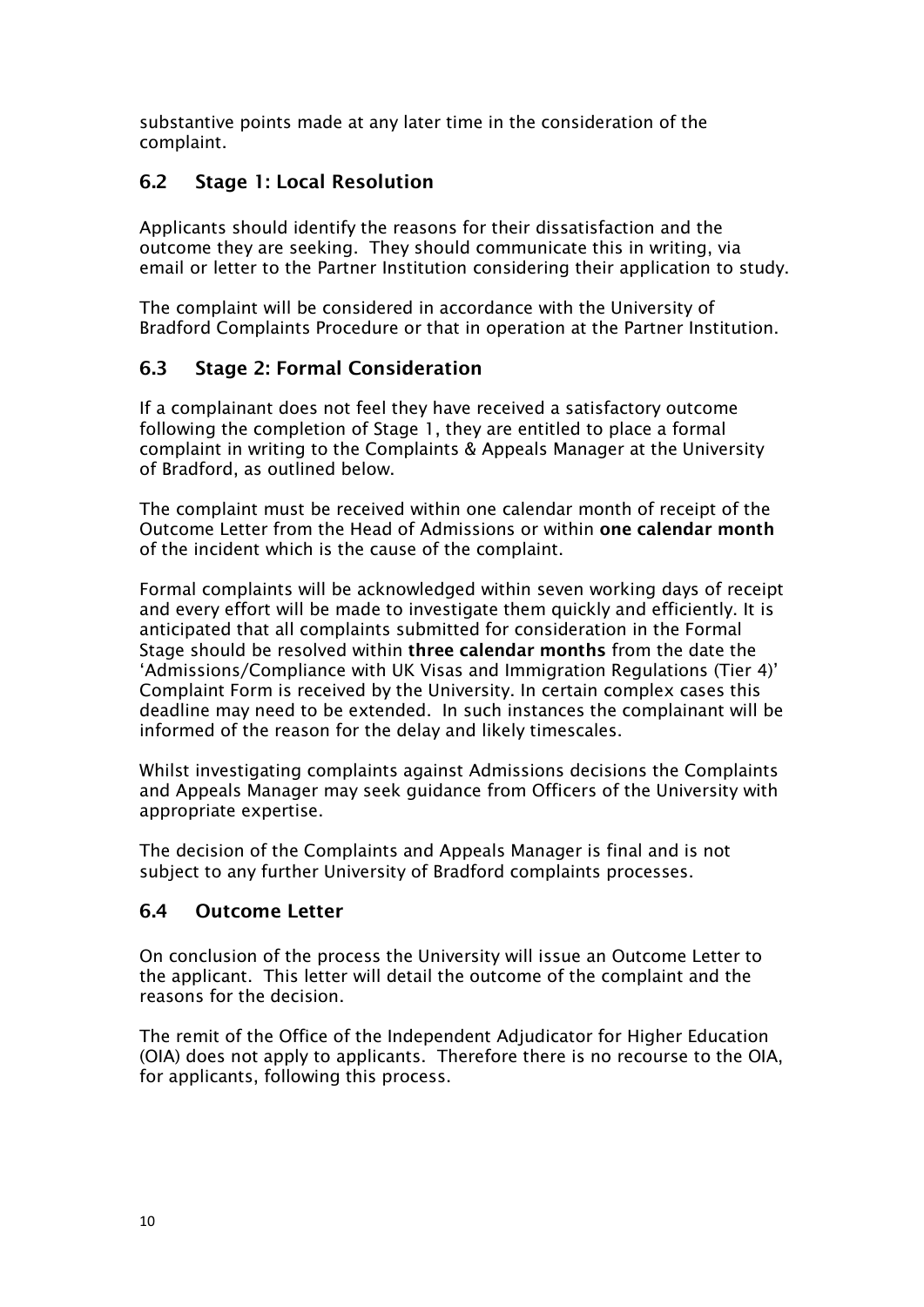# 7. Correspondence Details

Full contact details (including full name, programme details and application number) must be included in all correspondence.

7.1 Feedback<sup>[2](#page-11-0)</sup>:

Request for feedback on an admissions decision should be made in writing to Admissions@bradford.ac.uk

7.2 Appeals:

Appeals should be made in writing to;

Complaints and Appeals Officer Student and Academic Services University of Bradford Bradford , BD7 1DP

Email: [complaintsandappeals@bradford.ac.uk](mailto:complaintsandappeals@bradford.ac.uk)

7.3 Complaints:

7.3.1 Stage 1 complaints, in the first instance, should be discussed with;

> Head of Admissions University of Bradford Bradford, BD7 1DP

ao-managers@bradford.ac.uk

Requests for consideration of a complaint at Stage 1 for those applying to study a programme leading to a University of Bradford award delivered by a Partner Institution should submit their complaint to the Partner Institution.

7.3.2 If you are dissatisfied with the outcome of your complaint, then a Formal complaint can be made in writing to;

> Complaints and Appeals Office Student and Academic Services University of Bradford Bradford, BD7 1DP

Email: [complaintsandappeals@bradford.ac.uk](mailto:complaintsandappeals@bradford.ac.uk)

 $\overline{a}$ 

<span id="page-11-0"></span> $2$  All requests for feedback regarding applications to study a programme leading to a University of Bradford Award at a Partner Institutions should be submitted to the Partner Institution.